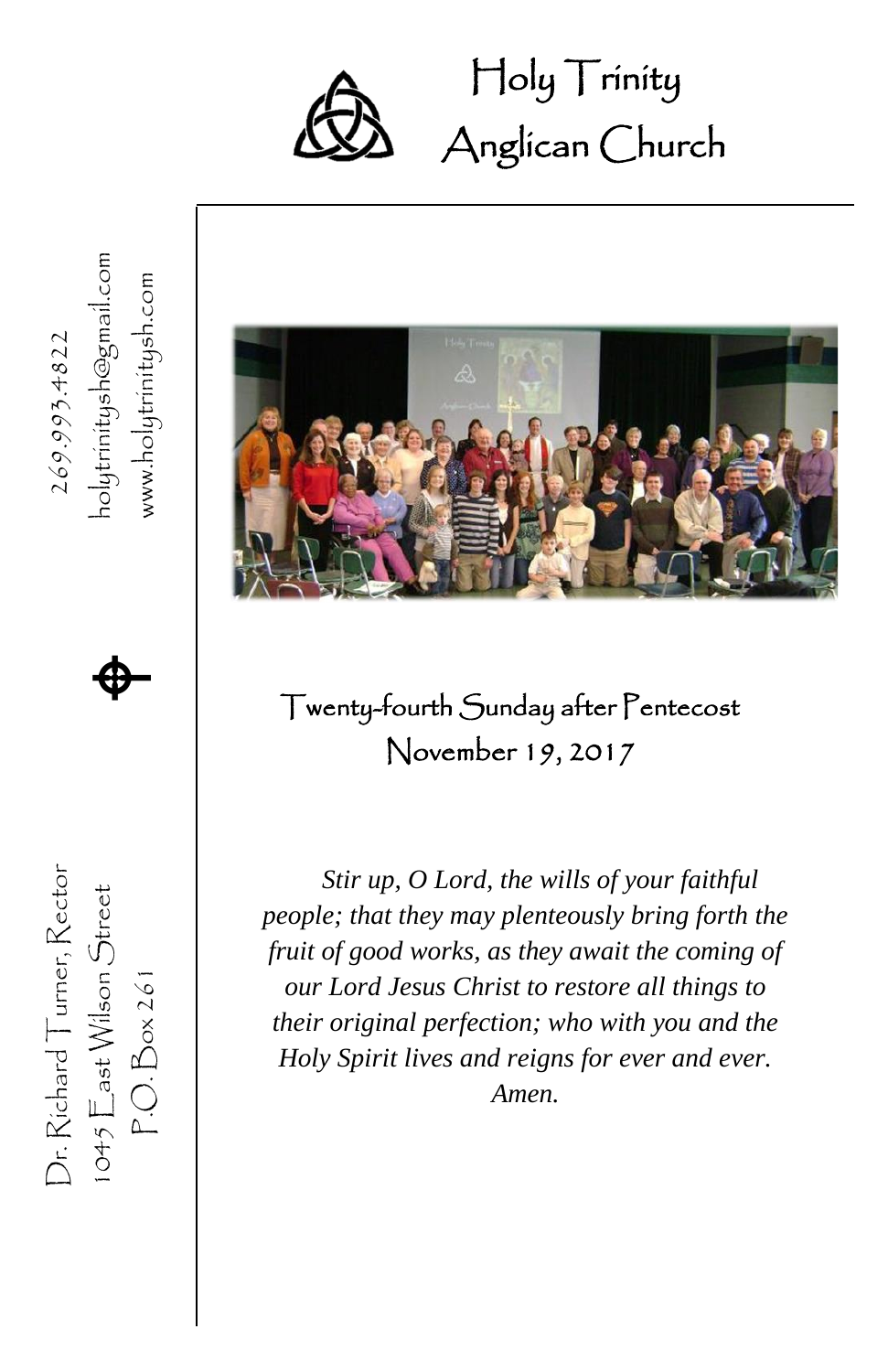## Order of Service

Call to Worship Lord Prepare Me Glorious Day Jesus Friend of Sinners

All Saints Photos Processional Hymn He Reigns

Opening Prayer

First Lesson Zephaniah 1:7, 12-18 Psalm 90:1-12 Second Lesson 1 Thessalonians 5:1-11 Sequence Hymn Spirit of the Living God Gospel Matthew 25:14-30 The Sermon Rev. Canon Andrew Gross The Nicene Creed Prayers of the People Confession and Absolution The Peace Offertory Hymn How Great is Our God The Great Thanksgiving Sanctus The Lord's Prayer The Breaking of the Bread Communion Hymns Healing Begins The Battle Song Prayer of Thanksgiving Recessional Hymn Days of Elijah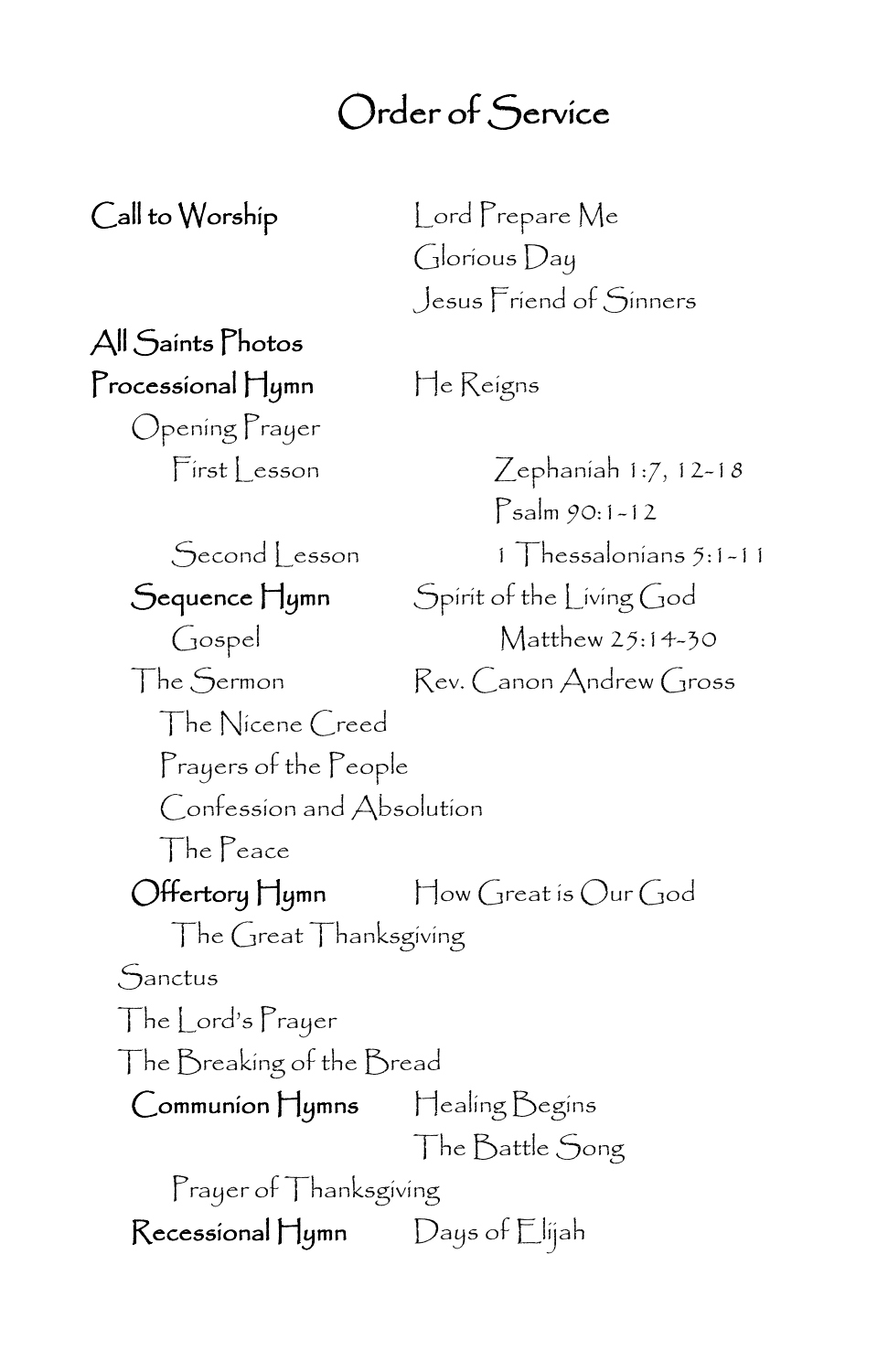## Servant Ministry

### Today

 Reader: Lynne Maxwell Greeter: John Michkovits Intercessor: Todd Brugh Chalice: Walt Sicard Host: Sonya & Brad Sylvester Altar Guild: Dawn Darling & Kim Maxwell Tellers: Ron Darling & Mark Lewis

# $\hat{\phi}$

### Next Week

Greeter: Brad Sylvester Reader: Ron Darling Intercessor: Kathy Sicard Chalice: Mark | ewis Host: Celia & Don Kuick Altar Guild: Dawn Darling & Kim Maxwell Tellers: Helga Costello & Margaret Todd

Each one should use whatever gift he has received to serve others, faithfully administering God's grace in its various forms. ~ 1 Peter 4:10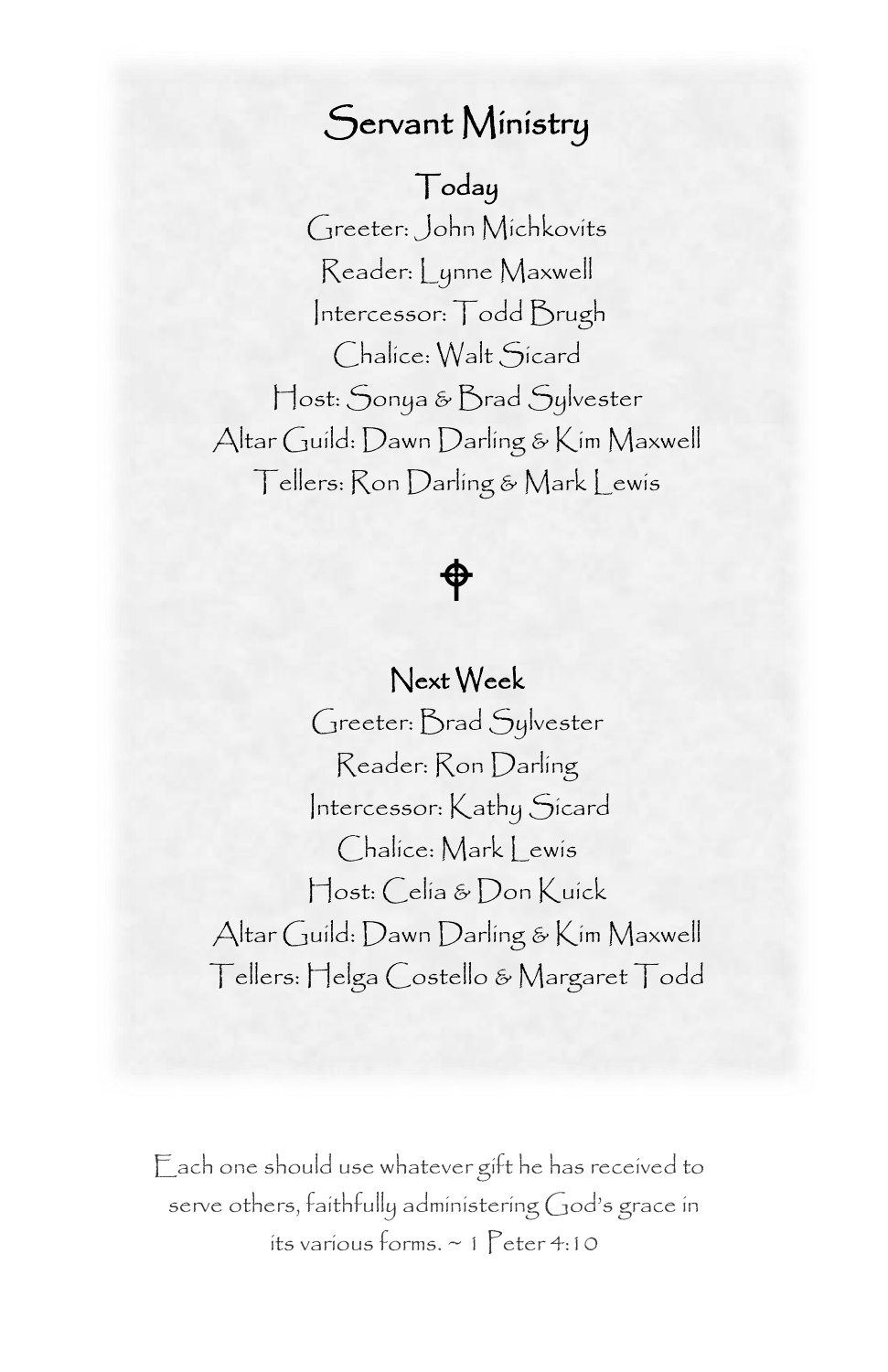

### Preparation Devotional ~ November 26<sup>th</sup>

Ezekiel 34:11-16, 20-24 Psalm 95:1-7a

Ephesians 1:15-23 Matthew 25:31-46

### The Collect

Almighty and everlasting God, whose will it is to restore all of lords: Mercifully grant that the peoples of the earth, divided and enslaved by sin, may be freed and brought together under his most gracious rule; who lives and reigns with things in your well-beloved Son, the King of kings and Lord you and the Holy Spirit, one God, now and forever. Amen.

> All baptized Christians are welcome to come to the Lord's Table. If you have a need or you wish to stand in for someone with a need, please come to the side altar where someone will pray with you.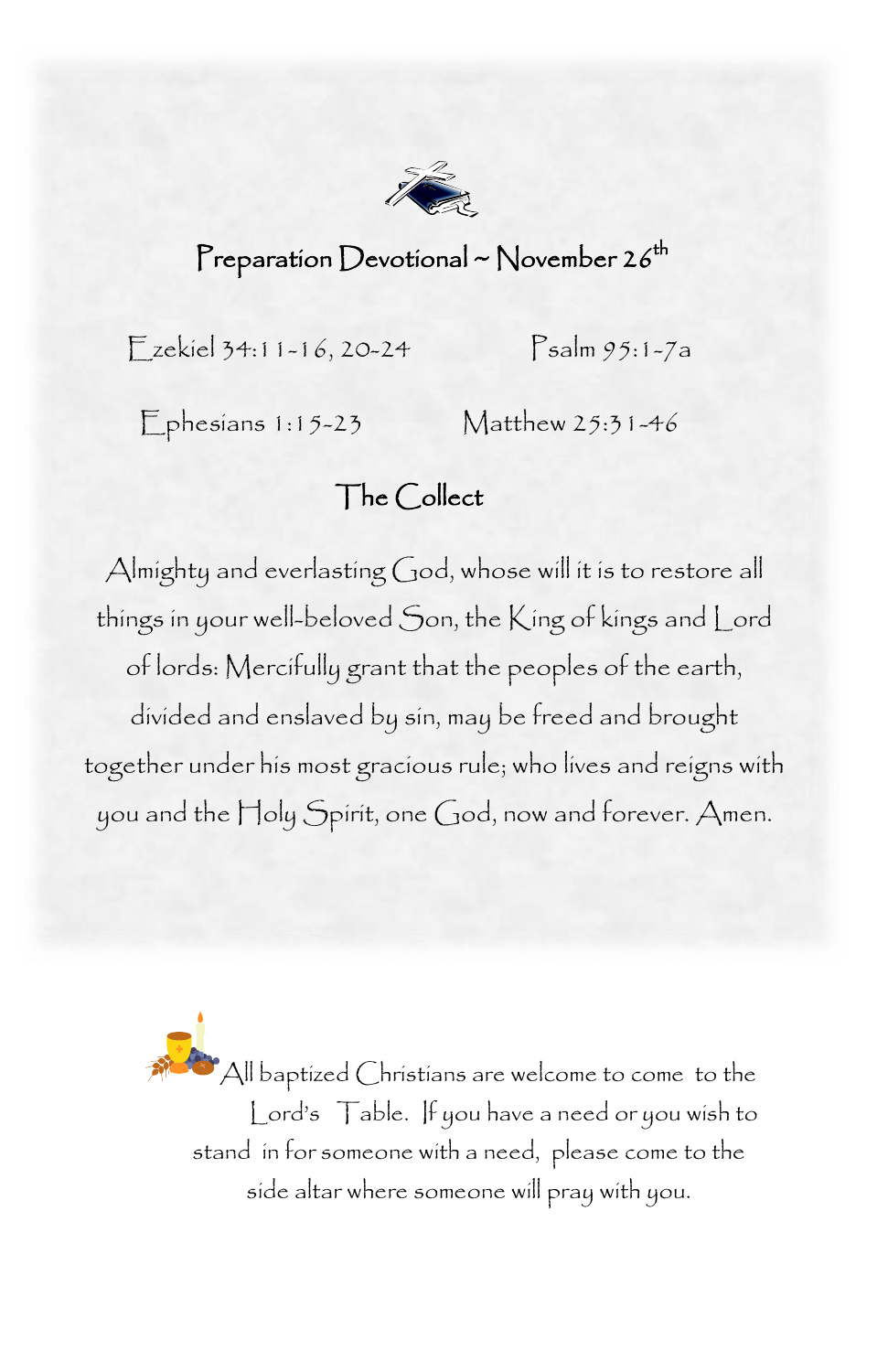# HTAC This Week

# M 11/20

| Group Prayer |  |
|--------------|--|
|              |  |

# $T_{11/21}$

| Women's Bible Study |  |
|---------------------|--|
| <b>TRA</b>          |  |

# W 11/22

| Men's Group           |  |
|-----------------------|--|
|                       |  |
| Pizza Night           |  |
|                       |  |
| Praise Band Rehearsal |  |
|                       |  |

## Family the Week

Kevin, Lori, Nick, Jackson, and Katherine Schooley

## November 12, 2017

Attendance: 26

Offering: \$2141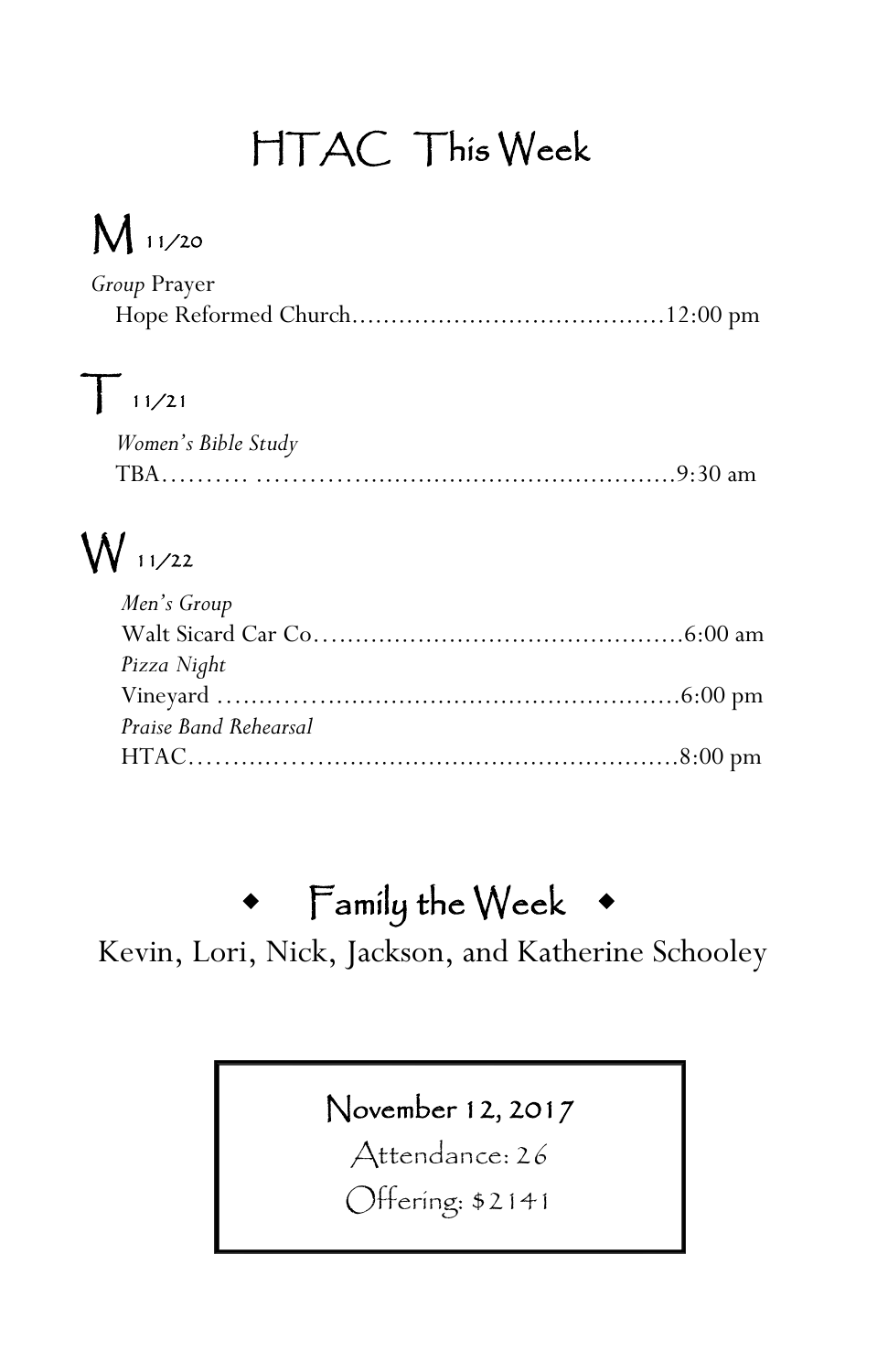# We Care I.N.C.

We Care has set an ambitious goal this Christmas: provide a complete Meal Basket for every family that signs up for Christmas assistance. That means about 400 meals. That also means a lot of churches and individuals will need to step up and provide the ingredients for those meals. Check out the bulletin board and let's see how many meals we can provide.



## Game Night

On Friday evening, December 1<sup>st</sup>, Holy Trinity will be hosting another game night. Different pizzas from around area establishments will be provided. Please bring a salad, snack, dessert, or drink to share. Dinner will begin at 6:30 pm.

# Help Wanted

It is time for Lynne to let go of some of her responsibilities. She is looking for someone to take on the communion bread baking. One batch usually lasts us eight to nine weeks. Lynne will provide the recipe, dough cutters, and Celtic cross stamp. She'll also provide her current jar of honey and box of Press n Seal wrap. Please see Lynne if you are interested.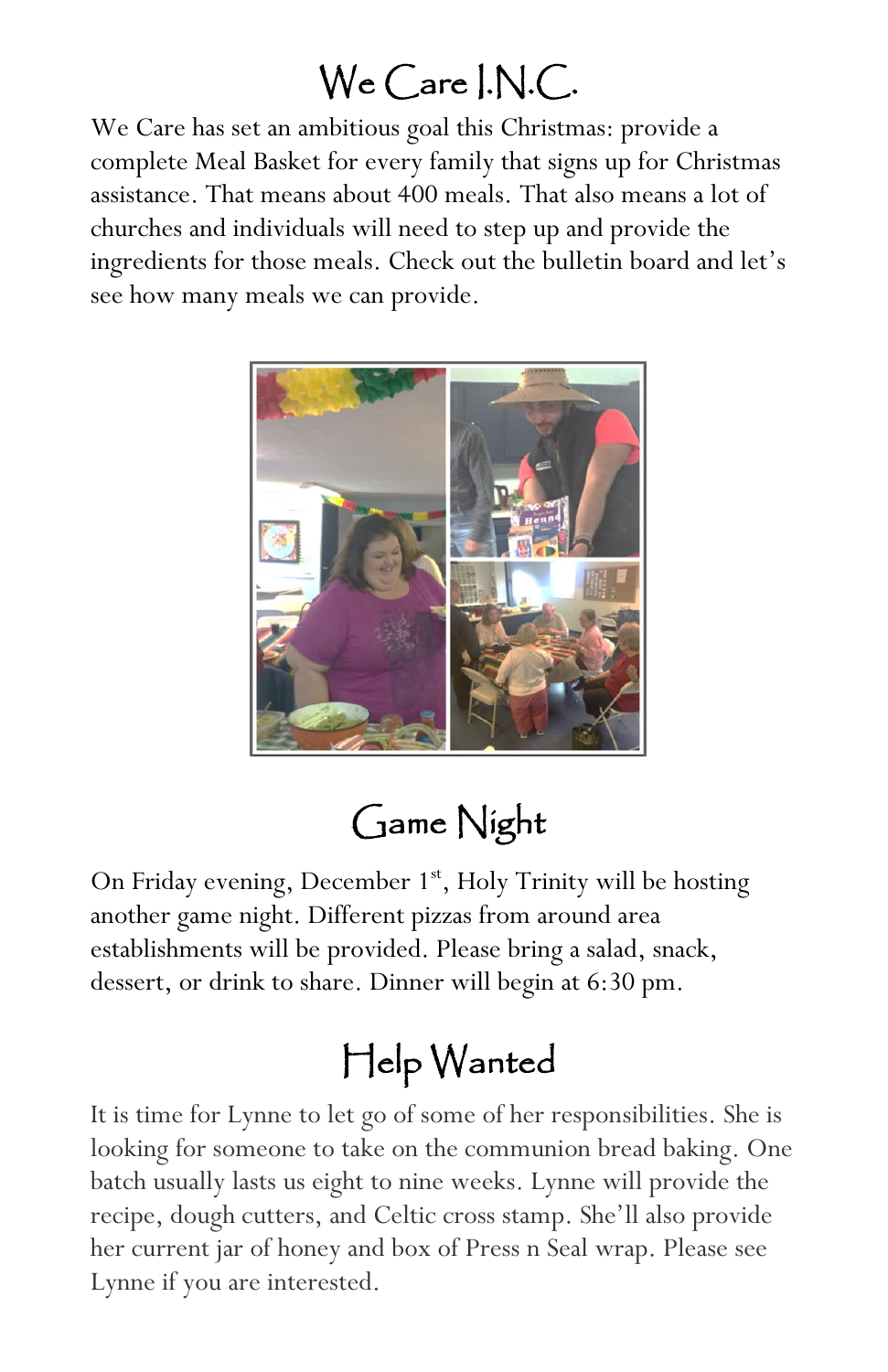## **CHRISTMAS MEAL BASKETS**

Suggestions for preparing a complete holiday meal basket for a family of 4-6. Please include all the ingredients needed to make the meal including oil, milk, butter, eggs, flour, sugar, brown sugar, etc.



For I was hungry and you gave me food, I was thirsty and you gave me drink... Matthew 25-35

#### **Main Course**

- Turkey
- Ham
- Beef or Pork Roast

#### Sides

- Dressing/stuffing mix
- Potatoes (sweet, red or white)
- Mac and cheese (ready to serve or boxed with needed add-ins)
- Vegetables (fresh / frozen / canned)
- Casserole ingredients (green bean, corn or other with recipe)
- Dinner rolls
- Fresh Cranberries (include bag of sugar) -or- canned cranberry sauce/relish
- Canned / jarred gravy or gravy mix packets

#### **Dessert**

- Prepared cake or cake mix and frosting (with needed add-ins)
- Prepared pie crust / filling / Cool Whip
- · Jello or pudding mix / Cool Whip
- Cookies (baked or cookie mix (with needed add-ins)

#### **Extras**

- Breakfast items for Christmas morning family breakfast
- Cheese and crackers
- · Snacks like popcorn, potato chips, tortilla chips & salsa
- A bag of oranges or other fresh fruit
- Any holiday foods that are a tradition with your own family
- Box or bag of chocolate or Christmas candy

#### **Suggestions**

- Use a wicker or plastic laundry basket or a pretty tote the family can use later
- Include a Christmas card or handwritten note wishing the family a blessed Christmas